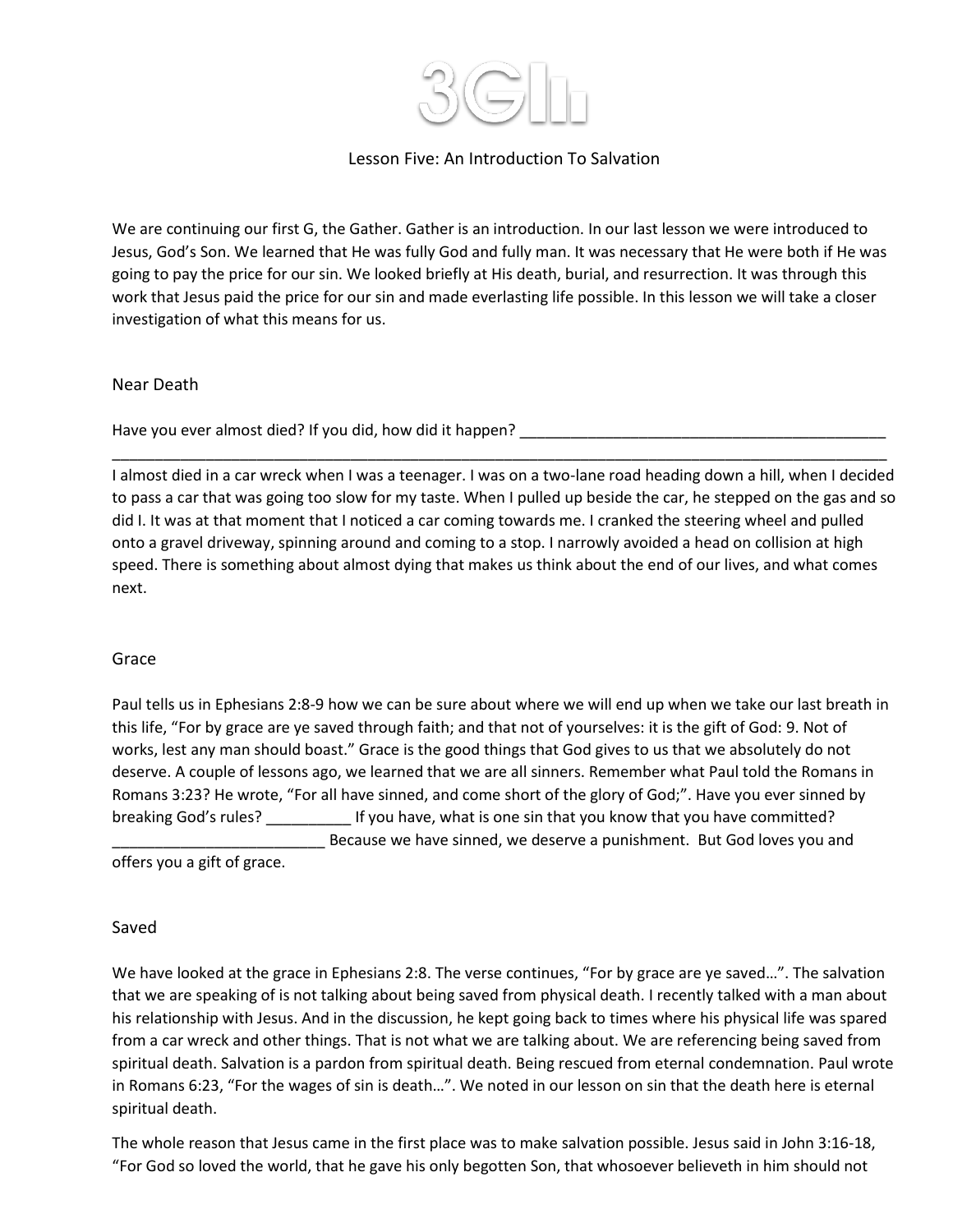perish, but have everlasting life. For God sent not his Son into the world to condemn the world; but that the world through him might be saved. He that believeth on him is not condemned: but he that believeth not is condemned already, because he hath not believed in the name of the only begotten Son of God."

Notice what is written in verse 16, "that whosever believeth in Him should not God does not want you to face eternal death. That's why Jesus said in John 3:17, "that the world through Him might be \_\_\_\_\_\_\_\_\_\_\_\_\_\_\_\_\_\_\_\_\_\_\_\_\_." We deserved to pay for our own sins, but Jesus chose to pay for them Himself, that is what makes this salvation all of grace.

### Faith

Ephesians 2:8 goes on to say, "For by grace are ye saved through faith;…". You have to believe. Let's go back to Jesus words in John 3:18, "He that \_\_\_\_\_\_\_\_\_\_\_\_\_\_\_\_\_\_\_\_\_\_\_\_\_ on him is not condemned: but he that not is condemned already, because he hath not **with all allocate hereafter** in the name of the only begotten Son of God." It's not about praying a prayer, being a part of a church, or doing good things. The way that we access this salvation is through faith. But it is important to have faith in the proper thing.

Paul made it clear what we are to have faith in when he wrote Romans 10:9-10, "That if thou shalt confess with thy mouth the Lord Jesus, and shalt believe in thine heart that God hath raised him from the dead, thou shalt be saved. For with the heart man believeth unto righteousness; and with the mouth confession is made unto salvation." What is it that you have to believe in your heart?

\_\_\_\_\_\_\_\_\_\_\_\_\_\_\_\_\_\_\_\_\_\_\_\_\_\_\_\_\_\_\_\_\_\_\_\_\_\_\_\_\_\_\_\_\_\_\_\_\_\_\_\_\_\_\_\_\_\_\_\_\_\_\_\_\_\_\_\_\_\_\_\_\_\_\_\_\_\_\_\_\_\_\_\_\_\_\_\_\_\_\_

Notice the belief has to do with the work that Jesus did to pay the price for our sin and make everlasting life possible. The belief is in what He did, not in what you or I did or must do.

## Gift

Ephesians 2:8-9 ends by focusing on the gift that God wants to give to us, "and that not of yourselves: it is the gift of God: Not of works, lest any man should boast." Salvation is not something that we can earn. We cannot work to obtain it, because we can never be good enough. We looked at the beginning of Romans 6:23 already, not let's take a look at the second half of the verse, "For the wages of sin is death; but the gift of God is eternal life through Jesus Christ our Lord." We earn death by our own work, but eternal life is a gift from God that is made possible through **with the set of the set of the set of the set of the set of the set of the set of the set of the set of the set of the set of the set of the set of the set of the set of the set of the set of the set** 

I'm a fan of the Iowa Hawkeyes. Recently, I was offered a ticket to the Iowa/Michigan game in the Big House in Ann Arbor, Michigan. My wife's cousin lives just outside of Ann Arbor and offered us a free place to stay and entrance into the football game for my birthday. Now when I was offered the gift, I had a choice to make. I could refuse the gift, or I could accept it. I definitely chose to accept it! I had a great time at the game, even though Iowa lost. But we won't talk about that part of it.

When it comes to God's free gift of salvation, we have a choice to make just like I had a choice to make about the football tickets. You have to choose to either accept God's gift, or you have to choose to reject it. What is the choice that you have made?

## Conclusion